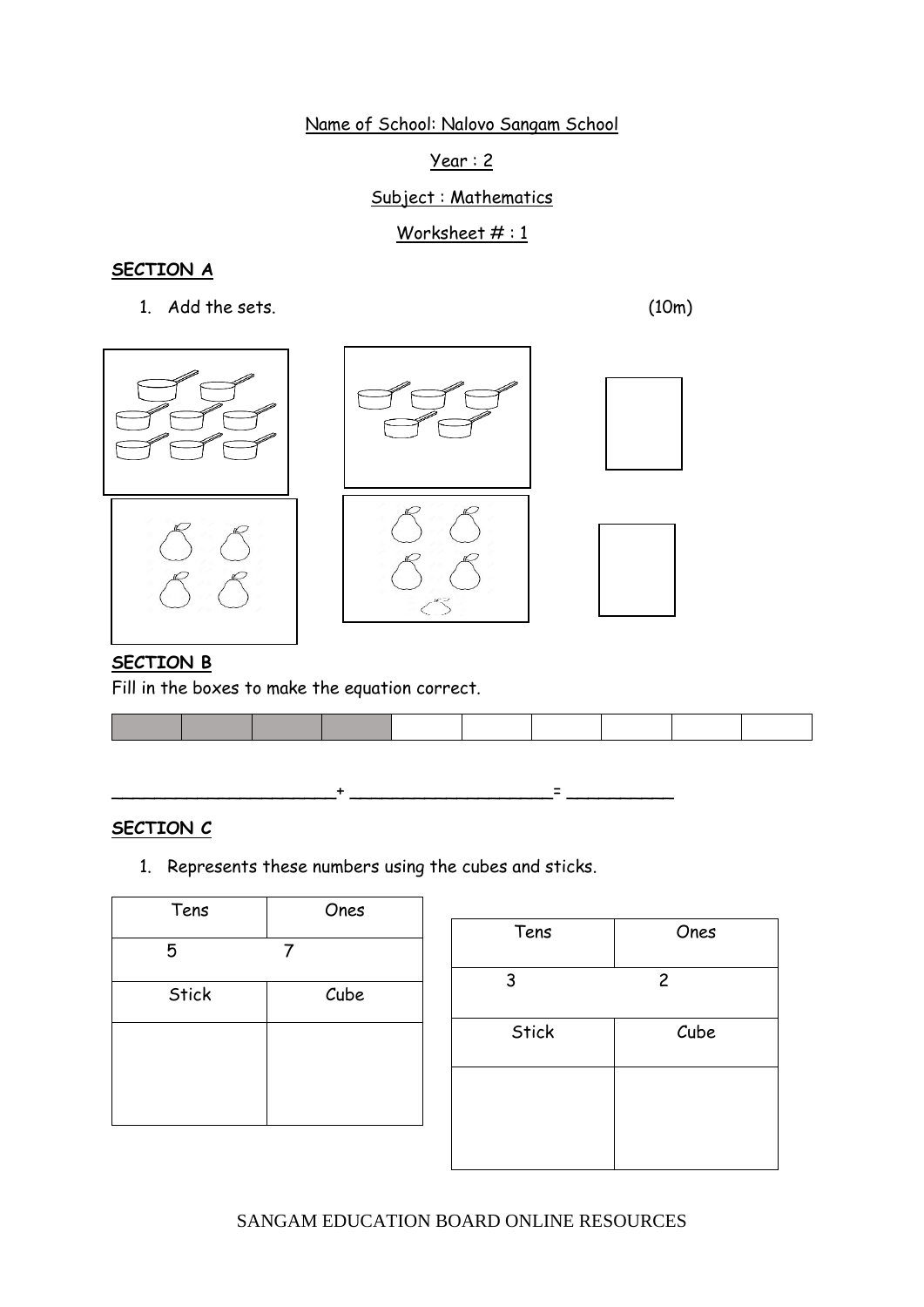### Year : 2

### Subject : English

### Worksheet #: 1

## **Section: A**

**1.** Circle the words with the same beginning sound.

| sh  | sell       | shout     | SING    | Shut |
|-----|------------|-----------|---------|------|
| sn  | sniff      | sneak     | singing | Send |
| cr  | crew       | crack     | clip    | Can  |
| tel | television | telephone | phone   | fail |

# **2.** Match the opposite words. Draw a line.

| Open       | Full  |
|------------|-------|
| <b>Big</b> | Alive |
| Empty      | Small |
| Dead       | Sad   |
| happy      | Close |

**3.** Pick the answer from the box given for the past tense.



| Came |
|------|
| Fed  |
| Sat  |
| Grew |
| Flew |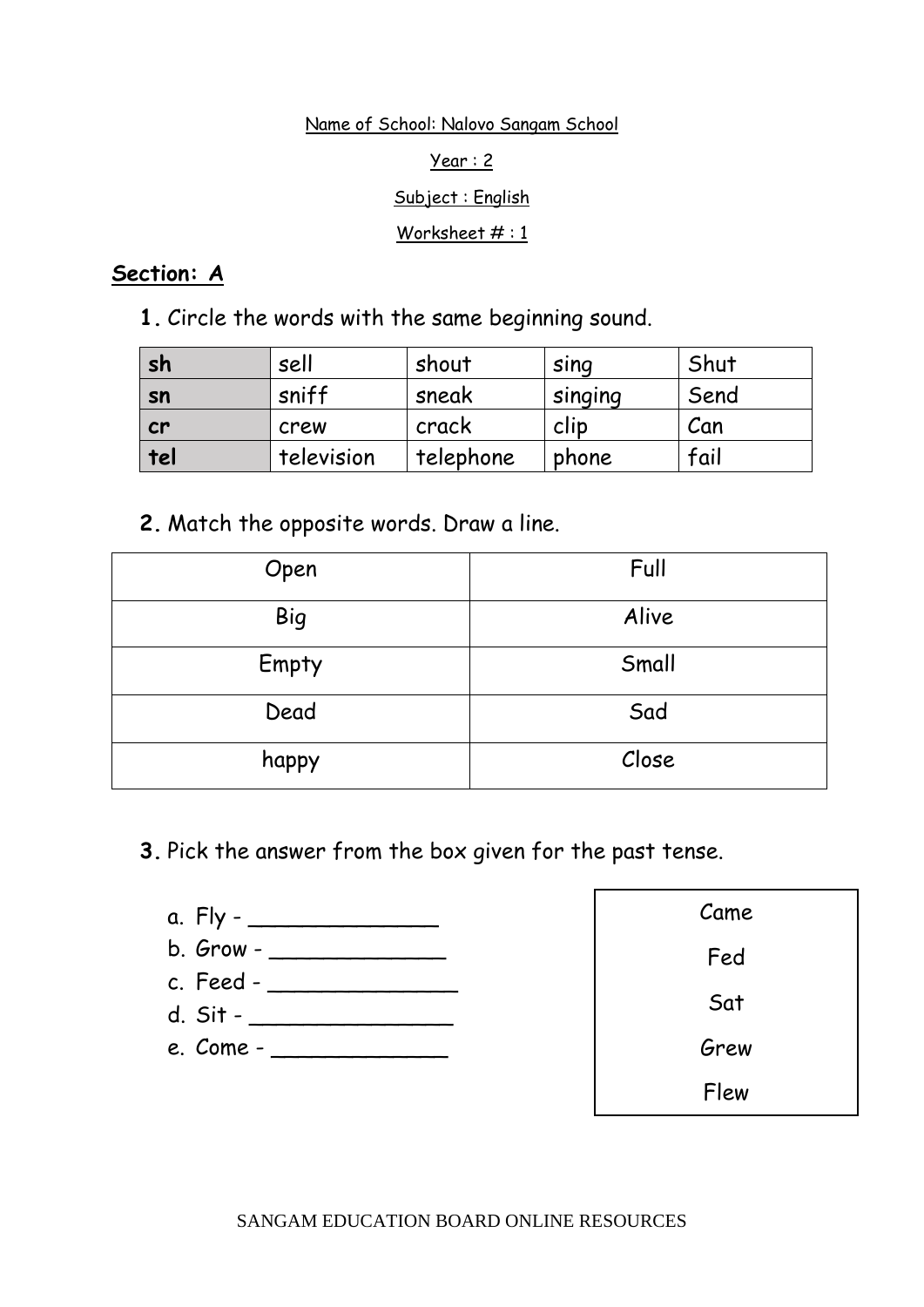# **SECTION B**

1. Colour the correct name of the picture.

|     | step  | mat     | leave | table |
|-----|-------|---------|-------|-------|
|     | bed   | chain   | tree  | stem  |
|     | sea   | boat    | oil   | towel |
| SAR | soap  | coconut | apple | lemon |
|     | spoon | mirror  | book  | cup   |

- 2. Write the long form for these words.
- a. I'm \_\_\_\_\_\_\_\_\_\_\_\_\_\_
- b. Hadn't \_\_\_\_\_\_\_\_\_\_\_\_\_\_\_\_
- c. It's \_\_\_\_\_\_\_\_\_\_\_\_\_\_\_\_

| .<br>' not<br><u>cm</u><br>. <i>.</i> .<br>ျဌ<br>пии<br>$T$ and<br>- - |
|------------------------------------------------------------------------|
|------------------------------------------------------------------------|

- 3. Plurals- fill in the correct answer.
	- a. One nest two \_\_\_\_\_\_\_\_\_\_\_\_\_\_
	- b. One bird- two \_\_\_\_\_\_\_\_\_\_\_\_\_\_\_
	- c. One leaf two \_\_\_\_\_\_\_\_\_\_\_\_\_\_
	- d. One boy two \_\_\_\_\_\_\_\_\_\_\_\_\_\_\_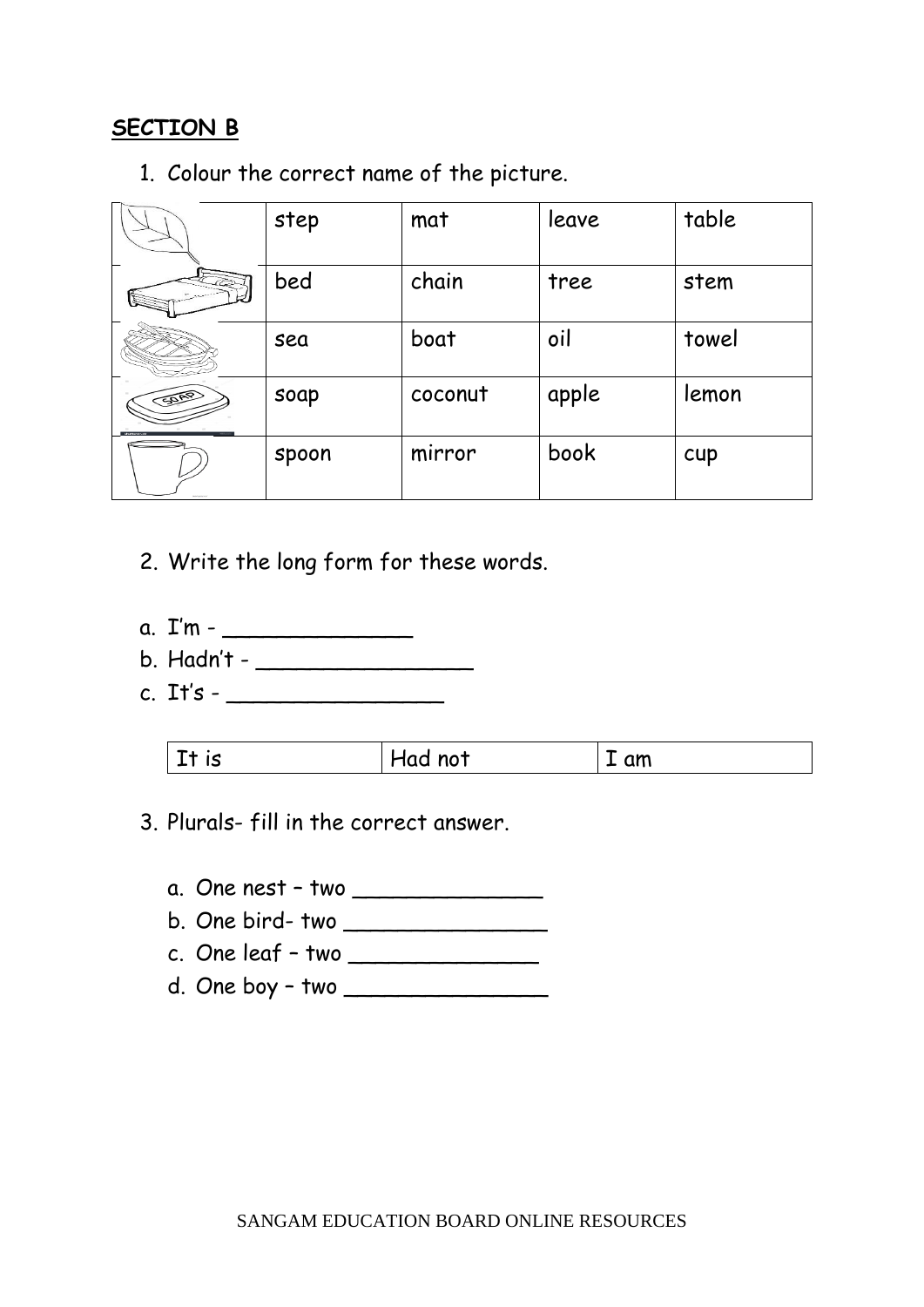Year : 2

Subject : General Subject

### Worksheet #: 1

a. Write Yes or No.

1. Use soap to wash your hand. \_\_\_\_\_\_\_\_\_\_\_\_\_\_

2. Horses eat grass. \_\_\_\_\_\_\_\_\_\_\_\_\_\_\_

3. Always listen to the teacher. \_\_\_\_\_\_\_\_\_\_\_\_

4. We push friend while playing. \_\_\_\_\_\_\_\_\_\_\_\_

b. Label the fish below.